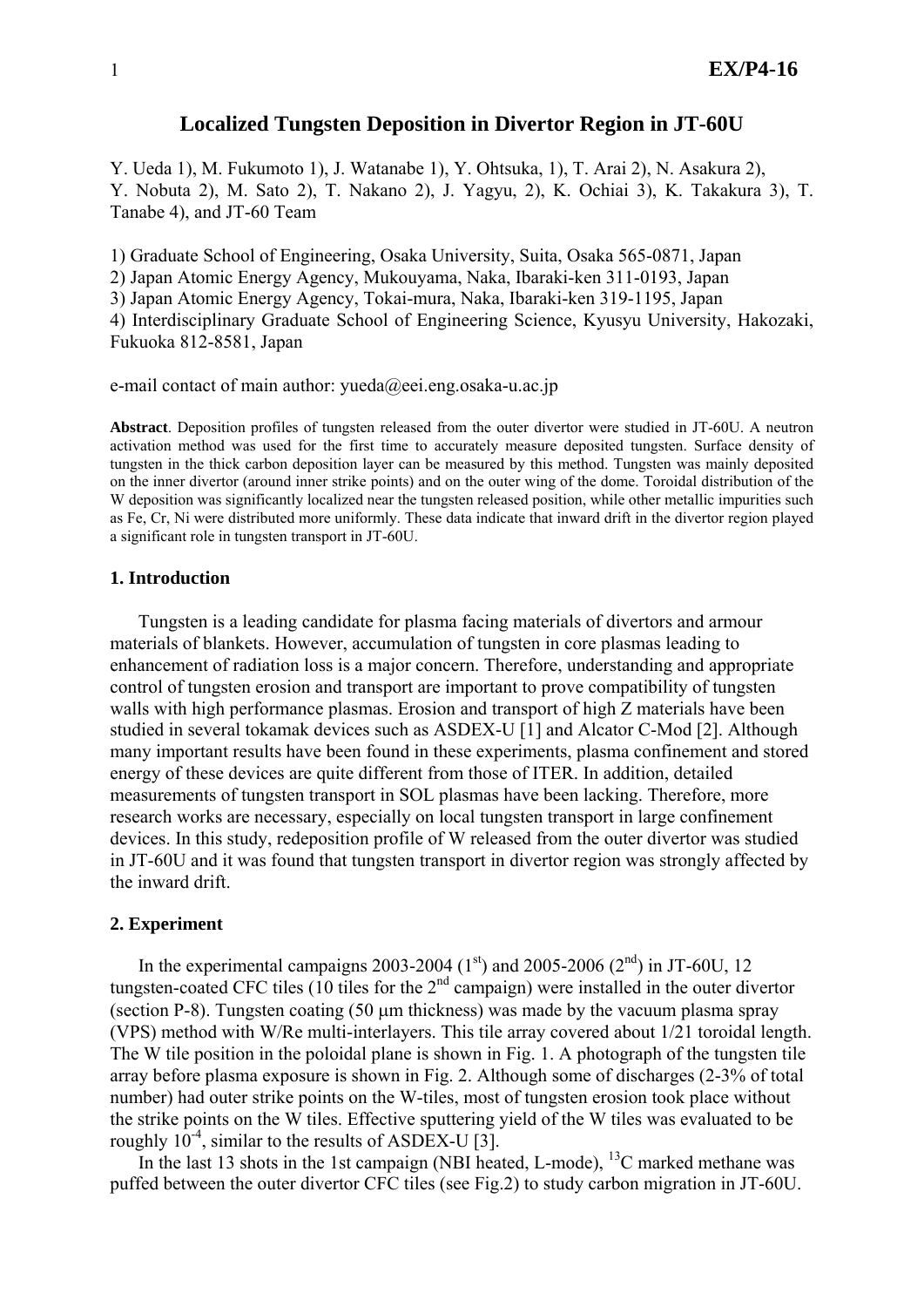

*Fig.1 Magnetic surface of JT-60U divertor. W tiles were installed in the outer divertor.* 



*Fig.2 Photo of tungsten coated tiles installed in the outer divertor in the P-8 section. The location of a*  $^{13}CH_4$  gas puff hole is also shown.

The <sup>13</sup>C methane puffing resulted in very thick deposition layers ( $>$  200 µm) on the adjacent outer divertor tiles and thick deposition layers ( $\sim$ 10  $\mu$ m, mixed with normal carbon <sup>12</sup>C) on the inner divertor tiles near the inner strike points.

After the  $1<sup>st</sup>$  campaign, ferritic steel tiles were installed on the outer first walls to reduce toroidal field ripples. These ferritic steel tiles contain about 2 at% tungsten. Therefore, tungsten sputtered from these tiles affected tungsten deposition in the  $2<sup>nd</sup>$  campaign. Since these tiles were almost uniformly distributed (set at intervals) in the toroidal direction, deposition of W from these tiles is considered to be toroidally uniform on the divertor tiles.

Absolute surface density of deposited tungsten was measured mainly by a neutron activation method for the first time. The  $^{186}W(n,\gamma)^{187}W$  reaction by slow neutrons in JAEA/FNS (Fusion Neutronics Source) was used [4]. The produced isotope 187W was radioactive with the half life of about 23.5 hours. Conventional surface analysis methods such as EDX (Energy Dispersive X ray spectrometry) and XPS (X ray photoelectron spectroscopy) were also used. As shown later, tungsten deposition on the dome tiles was found only near the top surface (within the depth of a few  $\mu$ m), while tungsten on the inner divertor tiles was codeposited with carbon to the depth up to about 30  $\mu$ m (for the tiles removed after 1<sup>st</sup>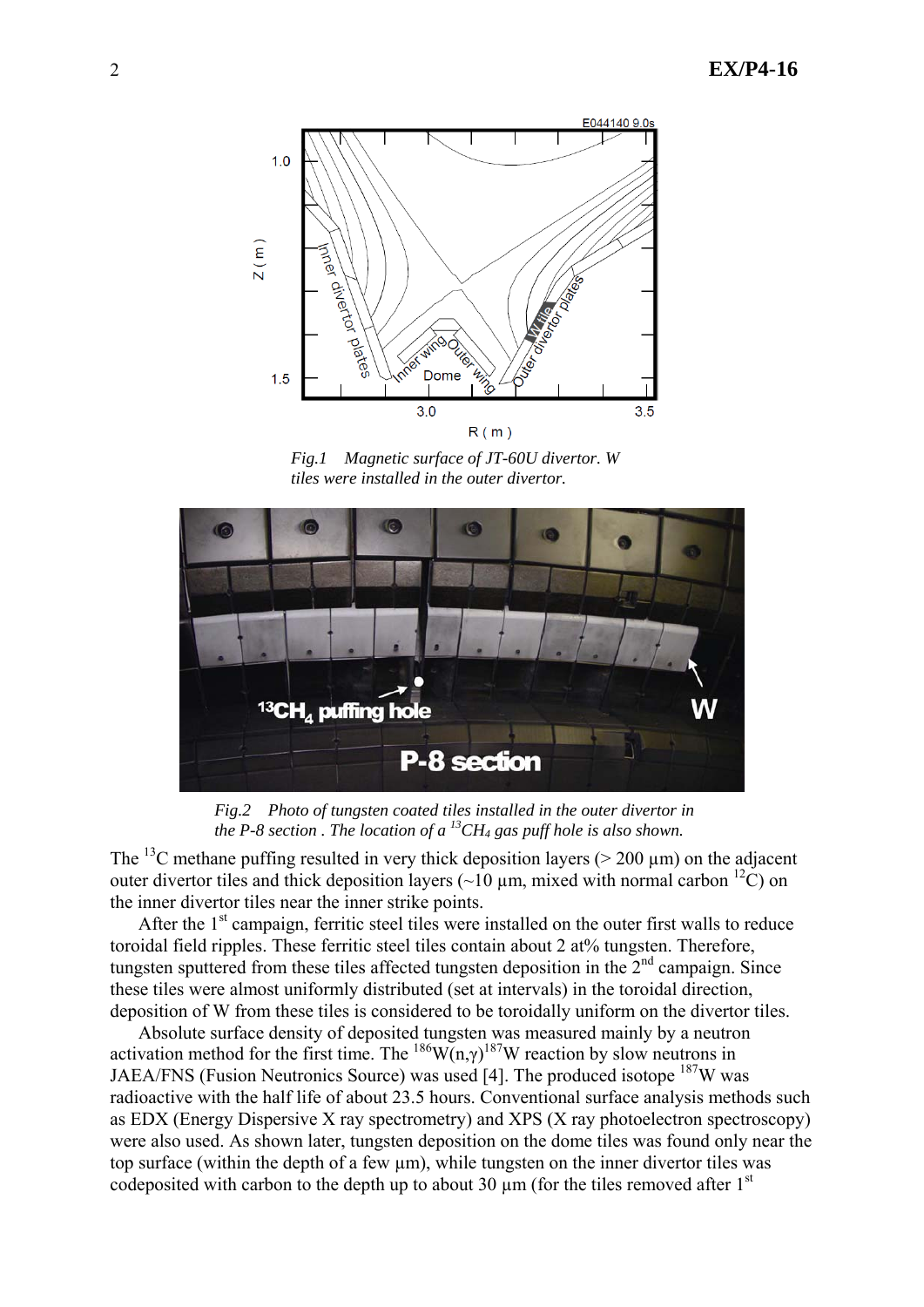campaign). The neutron activation method can measure tungsten in these thick codeposition layers. Ion beam analysis such as PIXE (Particle Induced X-ray Emission) is not appropriate for this case since only near-surface tungsten (up to  $\sim$ 10  $\mu$ m) can be precisely measured.

## **3. Tungsten deposition characteristics in the poloidal plane**

Figure 3 shows SEM photographs of the fracture surfaces and tungsten depth profiles measured by XPS for the outer wing tile of the dome in the same toroidal section as the tungsten tile array (P-8 section). On this tile, thin carbon deposition layers up to a few tens of



(b) Fracture and W depth profile at **90 mm**

*Fig. 3 Fracture surface and W depth profile on the outer wing of the dome tile after the 1st campaign.*

µm was observed. The thickness of the deposition layer increases toward the lower side of the tile (toward the outer pumping slot). Tungsten deposition was observed only in the near surface layers within the analyzing depth of  $EDX$  ( $\sim$  5 $\mu$ m). Therefore,  $EDX$  point analysis data for the surface of the tiles can be used to roughly evaluate the surface density of tungsten.

On the other hand, on the inner divertor tiles, very thick carbon deposition was observed, see Fig. 4. The details of these carbon deposition was reported by Gotoh et al [5]. Tungsten was codeposited with carbon to form thick mixed material layers and were embedded beneath the  $^{13}$ C deposition layers which was the thickest near the inner strike positions. From the W depth profile (Fig.4(b)), it is clearly shown that tungsten exists in sub-surface layer, deeper than  $10 \mu m$ .

Poloidal distribution of tungsten surface density was plotted in Fig. 5 together with the <sup>13</sup>C surface density profile. On the inner divertor tile, the deposition peaks of tungsten and <sup>13</sup>C are almost the same, suggesting transport mechanism to the inner divertor tile were closely correlated. According to Y. Nobuta et al. [6], the poloidal distribution of  $^{13}$ C on the inner divertor peaked at a little outboard side from the strike point (private flux region). This peak shift could be caused by  $^{13}$ C transport through the private flux region. On the other hand, for W deposition, all plasma shots in the 1<sup>st</sup> campaign contributed to this profile. Therefore, it is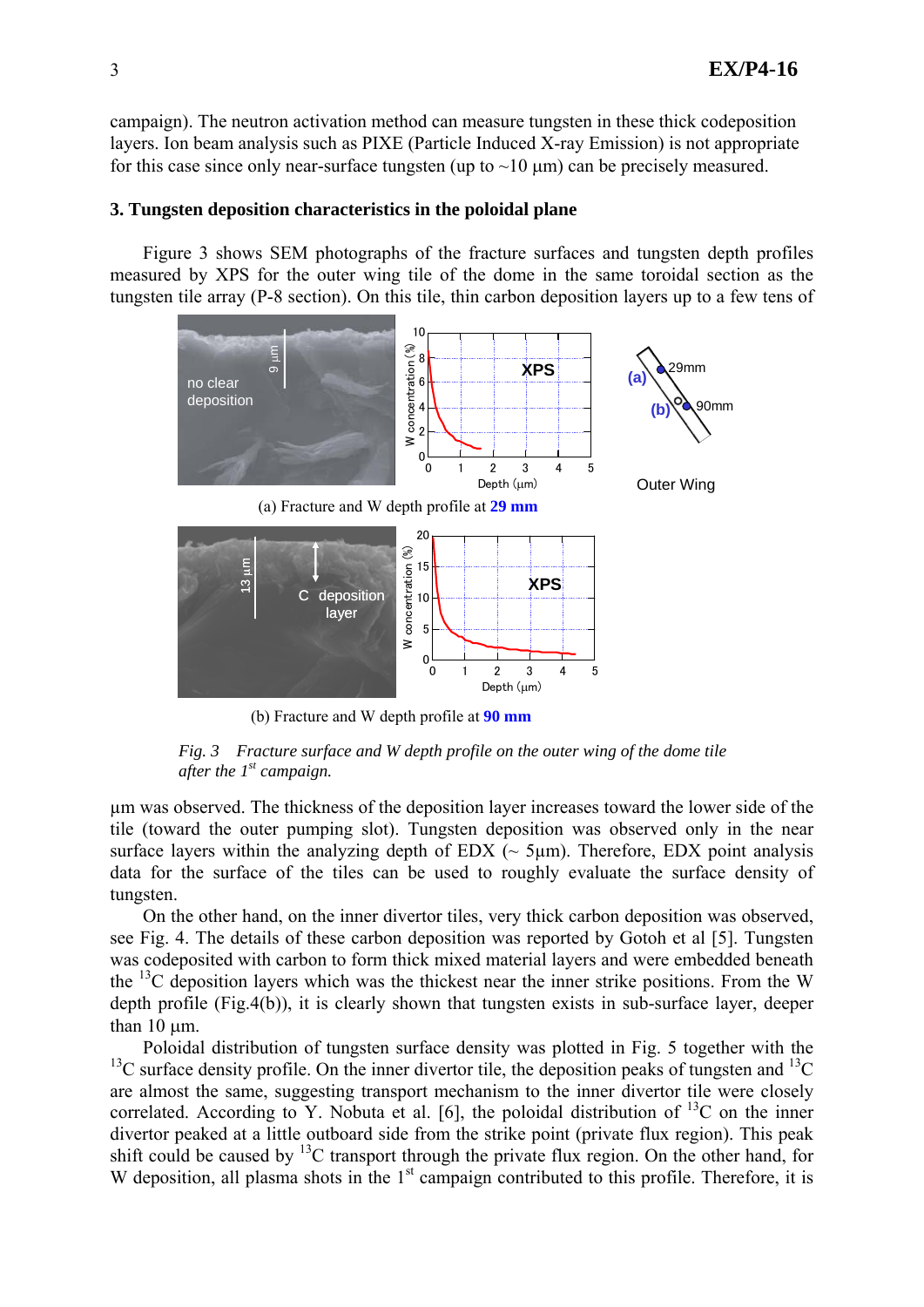

(b) Fracture and W depth profile at 67 mm

*Fig. 4 Fracture surface and W depth profile on the outer wing of the dome tile after the 1st campaign. The strike points in most operations lay at around 67 mm.* 

hard to draw clear conclusion but at least it could be noted that some of W deposition could take place by the transport through private flux region. To compare  $^{13}$ C and W deposition, only tungsten deposition profile has a tail on the upper end of the tile (inboard side). This



*Fig. 5 Poloidal distribution of tungsten and 13C surface densities in the divertor region (P-8 section) after 1st campaign (2003-2004). Surface density of W was estimated on the basis of EDX data absolutely calibrated by the neutron activation methods at 8 data points. The other points were estimated by interpolation.*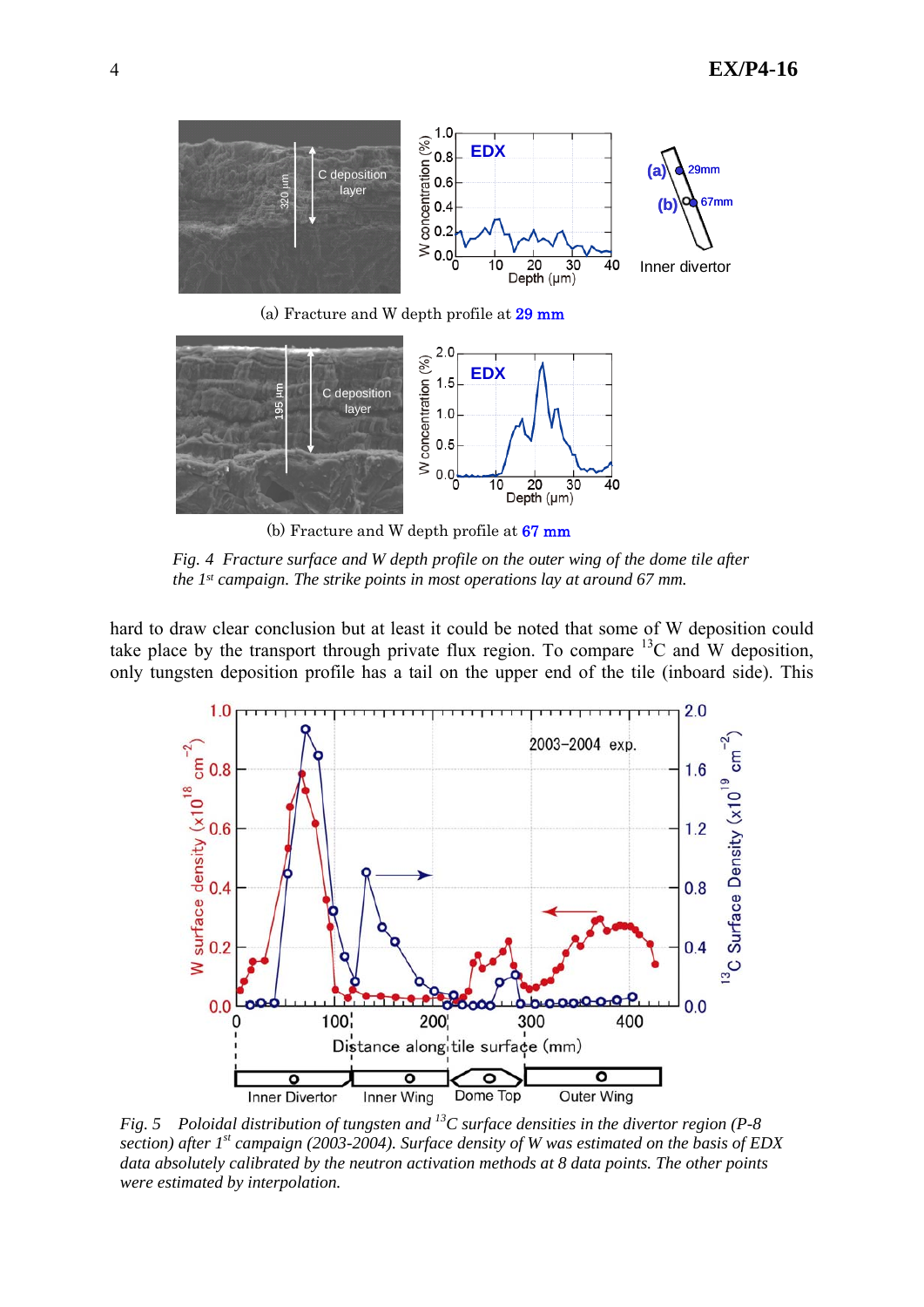deposition could be formed under the plasma operation in which the inner and outer strike points were moved up in selected 25 discharges in the  $1<sup>st</sup>$  campaign. Concerning deposition on the dome tiles (inner wing, top, and outer wing), significant tungsten deposition was observed on the outer wing of the dome, but  $^{13}$ C was not. On the other hand, on the inner wing of the dome, significant  $^{13}$ C deposition was observed, but W was not. On the inner wing tile,  $^{13}$ C deposition could be also related to the transport through the private flux region. In addition, resputtering of  $^{13}$ C deposition layer on the inner divertor followed by deposition on the inner wing might contribute because of longer ionization length of C (or hydro-carbon) than W. For W deposition on the inner wing, both effects could be less than  $^{13}$ C. The difference in the deposition in the outer wing could be related to the strong localization of the tungsten deposition profile in the toroidal direction, which is shown in the next section.

#### **4. Toroidal distribution of tungsten deposition**

Tungsten surface density was compared at two different toroidal positions separated by 60 deg. It was found that tungsten surface density was not the same at the different toroidal positions both in the inner divertor and the outer wing of the dome, see Fig. 6. Tungsten surface density in the both positions was much higher at 0 deg (near the W-tile position) than that at 60 deg (section P-5). Especially in the outer wing, tungsten deposition was hardly observed at 60 deg.



*Fig. 6 W surface density measured by the neutron activation method at the inner strike position and the center of outer wing (left figure) after the 1st campaign. Definition of toroidal angle is shown in the right figure. Toroidal angle is defined as the angle viewed from the top of the torus (counter-clockwise). Toroidal angle of a single section is 20 deg. The direction of toroidal field and plasma current are clockwise.*

According to Y. Nobuta et al. [5], <sup>13</sup>C ions puffed as <sup>13</sup>CH<sub>4</sub> from the P-8 section (see Fig. 2) showed much longer-distant transport in the toroidal direction. They compared  $^{13}$ C deposition on the outer wing tiles in the P-8 and P-5 sections. The  $^{13}$ C deposition in the P-5 section was even higher than that in the P-8. This long transport of carbon ions in the toroidal direction could be partly due to plasma flow along magnetic field, since in the SOL plasma near the outer divertor the plasma flow direction was counter-clockwise. Therefore, carbon ions and tungsten ions could have different transport characteristics in the toroidal direction in the SOL plasma. But it is noted that  ${}^{13}$ C marked methane puffing experiments were done under controlled L mode-discharges, while the tungsten deposition profiles was the results of various discharges during the  $1<sup>st</sup>$  campaign. In addition, the injection position of  $<sup>13</sup>CH<sub>4</sub>$  (near</sup> the strike point of the outer divertor) and the emission position of W (upper position of the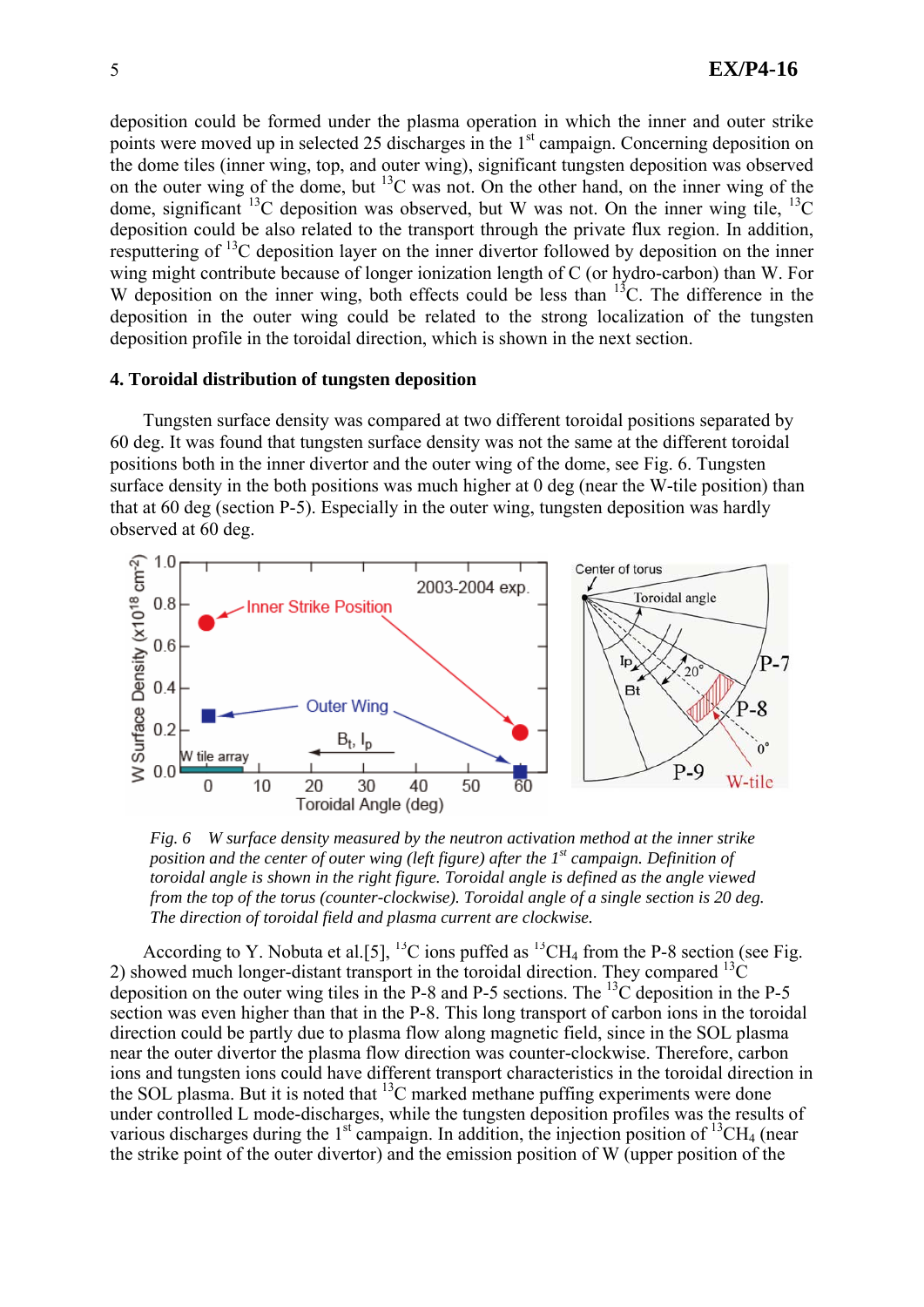strike point) were different. So, more careful investigation would be needed to make detailed comparison of transport characteristics between carbon ions and tungsten ions.

Detailed measurement of W toroidal distribution on the outer wing is shown in Fig. 7 and Fig. 8. It is noted that these data were taken for the tiles removed after the  $2<sup>nd</sup>$  campaign. This means tungsten erosion from the ferritic steel plates must be considered. Since the ferritic steel tiles were installed roughly uniform in the toroidal direction, materials deposition originated from these tiles could be also uniform in the divertor region. Therefore, we compared deposition profiles of several metals, some of which were originated from the ferritic tiles. Figure 7 shows toroidal distribution of W, Fe, Ni, and Cr on the outer wing of the dome. Since ferritic steel does not include Ni, this could come from some other place such as the surface of the vacuum vessel made by SUS. Toroidal distributions of Fe, Ni, and Cr are rather uniform with small dips around 0 deg. On the other hand, W distribution is very localized near the W array position. In addition, W deposition in the negative toroidal angle region is very close to none. Therefore, it could be concluded that tungsten deposition on the outer wing of the dome was hardly affected by the tungsten erosion from the ferritic steel plates.

The significant localization of tungsten deposition on the outer wing shown in Fig. 8 (the neutron activation method) is consistent with the data shown in Fig. 7 (EDX). Deposition data in Fig. 7 had some errors mainly due to surface roughness, which could be attributed to slight



*Fig. 7 Toroidal distribution of W, Fe, Cr, Ni on the outer wing (EDX results, not absolutely calibrated) after the 2nd campaign. The measured position was X = 65 mm, almost the central position of the tile. The tile length is 120 mm.* 

difference in the peak position between the results of the neutron activation and EDX. The peak value of the W surface density in Fig. 8 is about twice as much as that in Fig. 5. This is reasonable because the deposition in Fig.  $\overline{8}$  took place during the 1<sup>st</sup> and 2<sup>nd</sup> campaigns, while that in Fig. 5 took place during only the  $1<sup>st</sup>$  campaign. This also supports our conclusion that tungsten deposition originated from the ferritic steel tiles are negligible.

Both profiles (Fig. 7 and Fig. 8) show some asymmetry in the toroidal direction so that the deposition in the positive toroidal angle region is larger than that in the negative region. This could be due to the plasma flow along the magnetic field, which has the direction of increasing toroidal angle (counter-clockwise). But this effect is much less than that of  ${}^{13}C$ ions, significant amount of which reached the P-5 toroidal section toroidally 60 deg away from the  ${}^{13}CH_4$  injection point.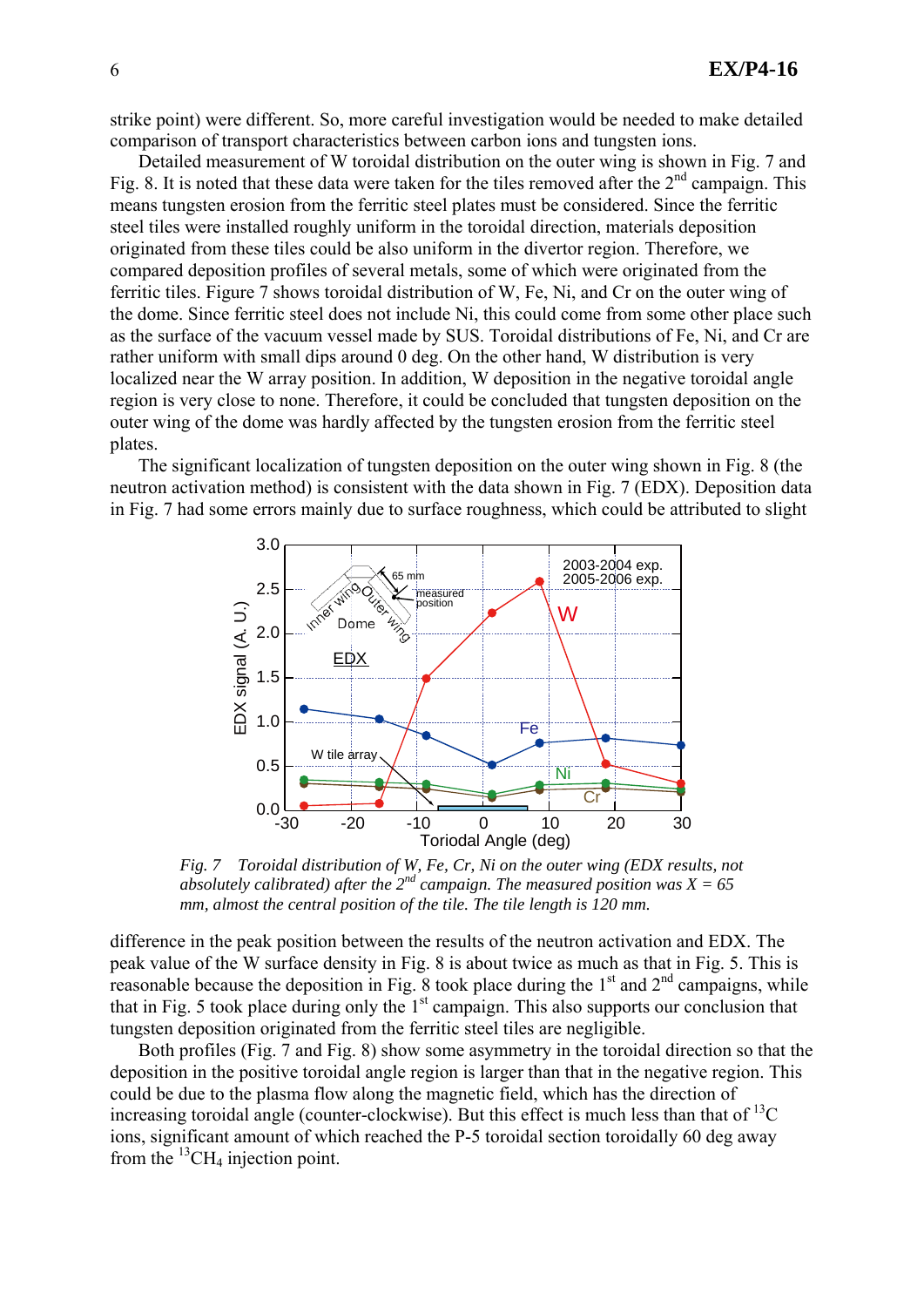

*Fig. 8 Toroidal distribution of W on the outer wing (neutron activation method) after the*  $2^{nd}$  campaign. The measured position was  $X = 65$  mm, the same as Fig. 7.

Localized deposition of tungsten was not attributed to direct deposition of eroded tungsten atoms from the W tiles without ionization. Ionization length of tungsten atoms in the divertor plasma was more than an order of magnitude shorter than the distance between the W tiles and the outer wings. Therefore, it could be considered that tungsten transport in the outer divertor plasma was significantly affected by the inward drift. This drift could be the ExB drift driven by electric fields in the poloidal plane. The drift velocity due to the ExB drift is the same for all ions, in other words, the effect is the same for tungsten and carbon ions. But the flow velocity along magnetic field is higher for carbon ions than tungsten ions due to the difference in mass. This difference in the flow velocity could be attributed the degree of localization of the deposition profiles between tungsten and carbon.

Toroidally localized W deposition was also observed on the inner divertor tile, see Fig. 6. This could suggest that some tungsten could be also transported to the inner divertor through the private flux region. If tungsten ions are transported through the SOL around the core plasma or through the core plasma, the toroidal distribution could be more uniform. But more studies are needed to clarify impurity transport in the private region.

## **5. Conclusion**

Tungsten local transport in the diverter region emitted from the outer divertor (mostly above the outer strike point) was studied. On the outer wing tile, W existed only in the top surface, while on the inner divertor tile W was embedded in the thick carbon deposition layer ( $\sim$ 30  $\mu$ m in the 1<sup>st</sup> campaign). Poloidal distribution in the P-8 toroidal section (W tile array position) showed dense W deposition near the inner strike point was observed. In addition, significant deposition of W was found on the outer wing of the dome. Toroidal distribution on the outer wing showed significant localization of W deposition near the W tile array. This could be attributed to inward drift. The toroidal localization of W deposition on the inner divertor was also observed. Carbon ions by puffing  ${}^{13}CH_4$  at the same toroidal position of the W tiles were deposited also near the inner strike positions on the inner divertor tiles. In addition,  $^{13}$ C ions were transported much longer than W ions in the toroidal direction.